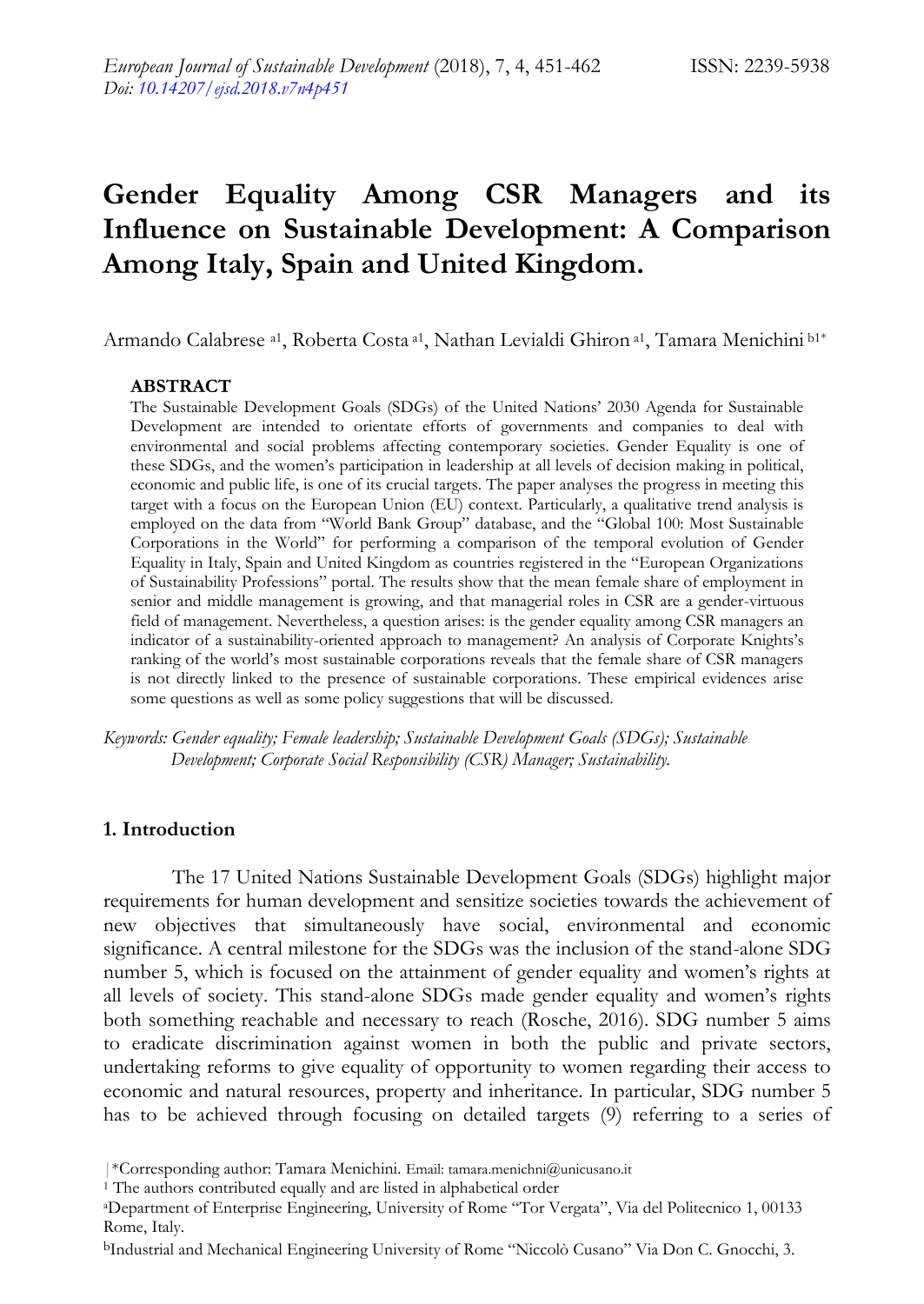prerequisites of gender equality and women"s rights, such as default of discrimination and violence against women, access to ownership rights and technology (Queisser, 2016). In order to turn SDG number 5 into real sustainable development, specific initiatives and not just statements of principle are required. Therefore, it is useful to investigate how organisations, especially those operating in the most economically advanced countries, are concretely reacting to the call of the SDG number 5. Despite much progress about women"s rights and empowerment has been made, gender inequality is still an unresolved issue making the achievement of SDG number 5 a priority for all companies of OECD countries (Jütting et al., 2008). Particularly, the objective of Target 5.5 "Ensure women"s full and effective participation and equal opportunities for leadership at all levels of decision making in political, economic and public life" (UN, 2017a, p.9) represents one of the biggest gender gap all over the world. Failure to comply with the "Target 5.5" represents an important obstacle to the full empowerment of women and girls in the more advanced economies, hence such target should be prioritized for enactment (Rosche, 2016). This study aims at analysing the progress in meeting the target with a focus on a subset of OECD countries. Italy, Spain and United Kingdom were selected for this study, because they have organizations of professionals operating in the field of social responsibility and sustainability, which provide useful data for the analysis and are registered on the "European Organizations of Sustainability Professions" portal. Literature on board diversity and, in general, on management diversity has largely dealt with gender diversity. This has often been a topic of scientific debate because top-management decision-making is influenced by its gender composition (e.g. Bear et al 2010; Nielson and Huse, 2010). Indeed, female directors and female top-managers bring a different point of view to the board that can influence the decision-making process (Zelechowski and Bilimoria, 2004). Burke (2000) states that the female presence in top-management improves decision-making by enriching it with information, perspectives and debate. Other studies conclude that female directors are usually more objective and independent (Fondas 2000; Bilimoria and Wheeler 2000) and they are more likely to take decisions predicting negative consequences (Hillman, 2015). Finally, many studies determine that gender diversity positively influences financial performance (e.g. Low et al., 2015; Conyon and He, 2017), although other studies do not find any significant positive relationship between women presence on boards and financial performance (e.g. Velte, 2017). Gul et al. (2011) also recognize that board diversity is related to a better governance performance, more attention to innovation and creativity, thus ensuring a competitive advantage.

While there are many studies showing that gender diversity positively influences decision-making and financial performance, there still a few that have examined the impact of gender diversity on CSR performance (Rao and Tilt, 2016) and the association of gender diversity with corporate sustainability practices (Nadeem et al., 2017). This paper intends to examine whether the presence of female CSR managers can influence CSR performance, thus allowing companies to improve their corporate sustainability practices. Understanding this phenomenon is fundamental because the adoption of CSR practices has become a strategic factor of competitiveness, and companies are increasingly looking for ways to improve their CSR performance (Rao and Tilt, 2016).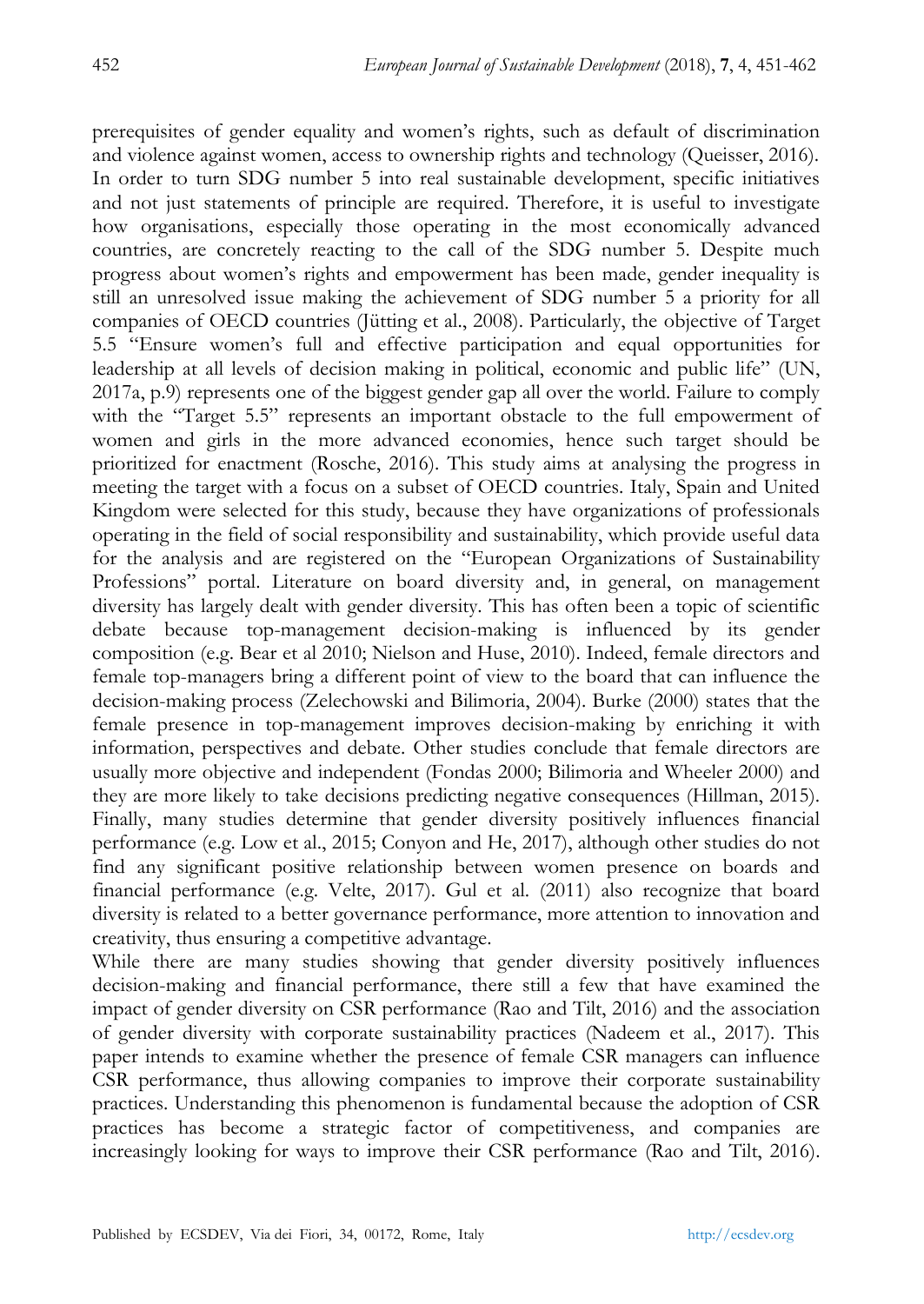Based on the previous arguments, the authors proposed the following research question  $(RO)$ :

**RQ1:** *is CSR is a gender-virtuous field of management?*

**RQ2:** *is the gender equality among CSR managers an indicator of a sustainability-oriented approach to management?*

The rest of the paper is structured as follows. The next section synthesizes the existing literature used to pose our research questions. Section 3 describes data and data-sources. Section 4 presents evidence from the European context. Section 5 illustrates the discussion of results. Section 6 offers some concluding remarks.

## **2. Literature Review**

Researches inquiring if having more women in the top-management leads to a better CSR performance are only recent. Velte's (2017) review of 200 previous scientific studies about the theme of women on board of directors reveals that it has a positive impact on CSR performance. Bear et al. (2010) sustain that women on board affect companies" CSR ratings and corporate reputation. Hyun et al. (2016) study a sample of 1500 indexed firms rated by Standard and Poor"s Corporation (S&P) in the period 2000– 2009 finding that presence of women on board is positively related with firms" CSR ratings. Moreover, the strength of the positive correlation depends on the level of the firm"s consumer market orientation.

Other studies associate female presence to a better CSR disclosure. Nalikka (2009) shows that women presence in boards determines a higher CSR disclosure. Also, Ben-Amar et al. (2017) point out on the fundamental role of women directors in CSR and in the disclosure of sustainability activities. Moreover, Boulouta (2013) inspects a sample of 126 companies of the S&P 500 for a five-year period, determining that women directors enhance the credibility of CSR information by limiting CSR malpractice and making CSR reporting more relevant. Also, Liao et al. (2018) find that women directors improve credibility of CSR reporting by influencing decision-making toward assurance of CSR reports. Following this strand of research, Nekhili et al. (2017) study a sample of French listed companies belonging to the SBF 120 index from 2001 to 2011. The authors show that CSR reporting is more relevant in terms of market value when the presence of women in boards increases. Female directors enhance "credibility of the information disclosed, leading CSR reporting to be more economically viable in terms of higher firm value" (Nekhili et al., 2017, p. 82).

Further researches associate female presence in boards and top-management to CSR practices. In Italy, Baldarelli and Del Baldo (2016, p. 142) analyses two case studies to unveil the hidden role of women directors and women top-managers in promoting CSR and sustainability, in terms of "implementation of strategies, action and accountability tools, as well as in contributing to CSR resilience, producing innovation and overcoming social, ecological and economic challenges of disruptive markets". In Australia, Galbreath (2018) demonstrates that the women presence on boards is correlated to CSR practices leading to financial performance. The author finds that CSR fully mediates the link between number of female directors and financial performance. Also, Nadeem et al. (2017) find a significant positive correlation between women presence in Australian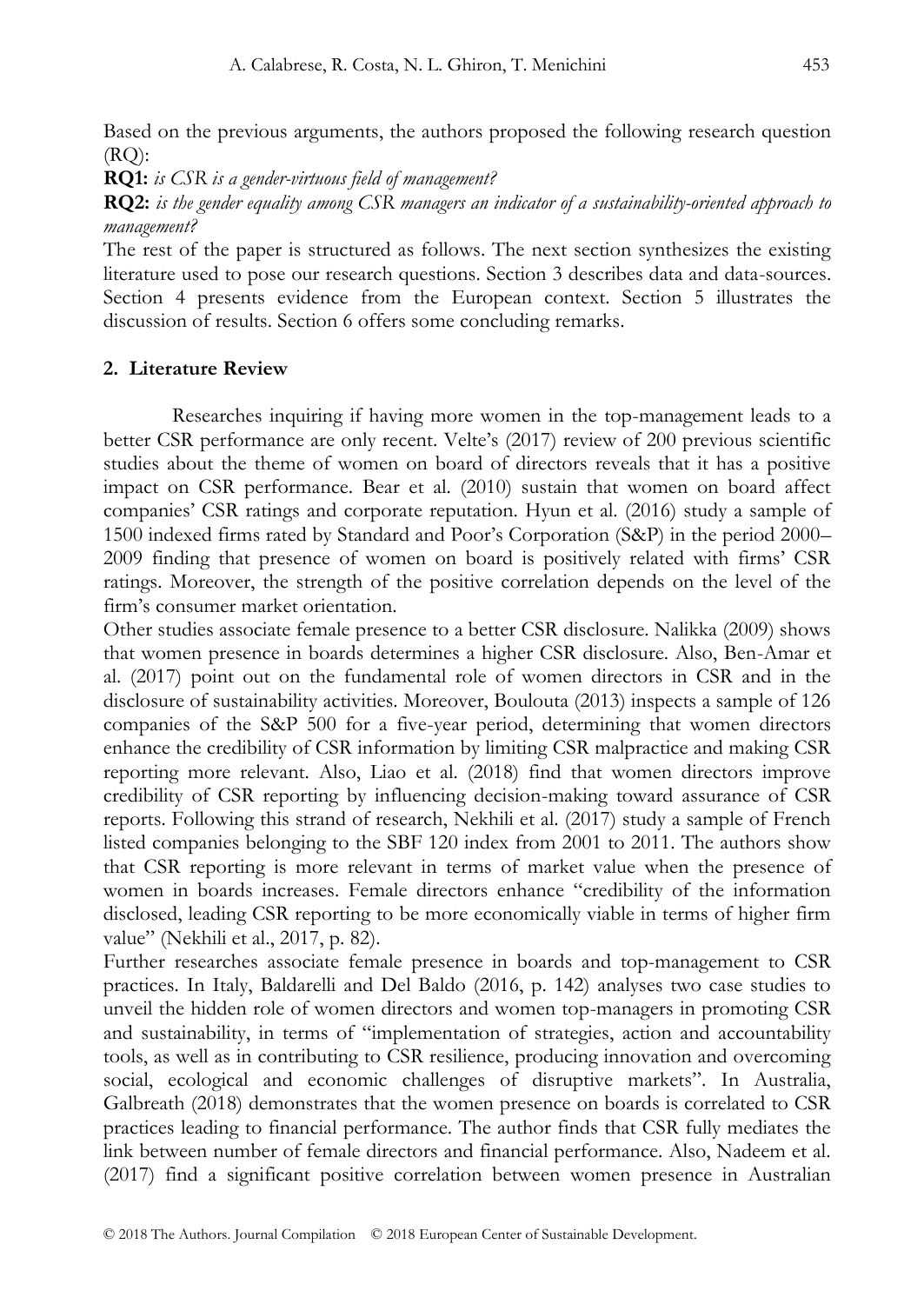companies" boards and CSR practices in the period of 2010-2014, after Australian laws required that listed companies realised policies for increasing board diversity and CSR practices.

Another strand of research inquires the key role that female directors and female topmanagers play in the "environmental decision-making". In China, Wei et al. (2017) analyse a sample of quoted companies in the period 2008-2015, in order to evaluate the influence of female directors on corporate environmental investments. Their results show that there is a critical-mass effect: only when the number of women directors on boards reaches at least 3, they have a significantly positive impact on corporate environmental investments. However, the impact of the presence of female directors on environmental investments is conditioned by the companies" typology of ownership and industry. The effect is positive and significant only in the case of state-owned companies and companies from heavily-polluting industries. In Canada, Ben-Amar et al. (2017) study the effect of the presence of female directors on reporting about climate change-related risks on a sample of publicly listed Canadian firms over the period 2008–2014. The authors demonstrate that voluntary climate change disclosure increases with women percentage on boards, confirming also the critical mass theory with regard to board gender diversity. On the contrary, in Malaysia, Alazzani et al. (2017) find a positive correlation between presence of female directors on boards and social performance, but not with environmental performance. These authors conclude that female directors of Malaysian companies are more attentive to social issues than to environmental ones.

Finally, Mun and Jung (2017) analyse more than 800 Japanese companies in the period 2001-2009. The authors show that the presence of women in boards and managerial positions has increased in response to CSR normative, but also to ensure a good reputation with foreign institutional investors. In fact, the percentage of women in entry levels or non-managerial positions did not increase over the same period, pointing out that there was no real cultural change towards CSR and sustainability.

# **3. Data Collection and Method**

To answer RQ1 and RQ2 data from different sources were collected. This section briefly describes each data source and illustrates how they has been used in the study for performing a qualitative trend analysis, i.e. an empirical approach for quantifying and observing evolutions of a variable over a period of time. Particularly, the dynamic of gender equality over time is captured by the values of a sequence of regularly spaced observations of homogeneous variables (i.e. percentage of female managers, percentage of female CSR managers and number of most sustainable corporations) considered at the same time intervals.

# **3.1 "World Bank Group" Database**

In order to monitor gender equality among managers in the European context, data from the open access database of the "World Bank Group"<sup>1</sup> were collected. The

 $\overline{a}$ 1 [http://www.worldbank.org](http://www.worldbank.org/) Data collected are available at [https://datacatalog.worldbank.org/dataset/sustainable](https://datacatalog.worldbank.org/dataset/sustainable-development-goals)[development-goals](https://datacatalog.worldbank.org/dataset/sustainable-development-goals)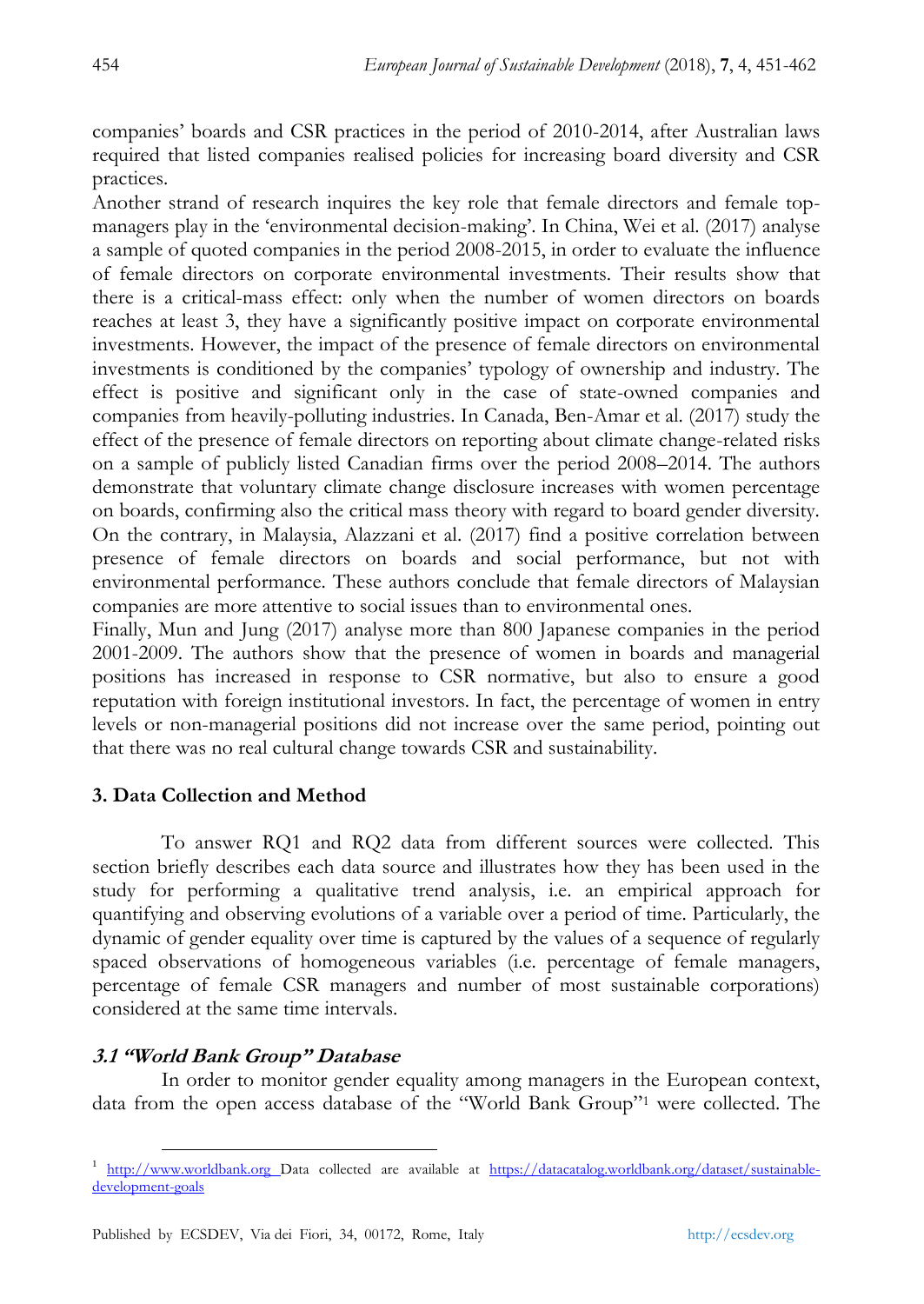database "World Bank Group", which contains a restructured version of the World Development Indicators (WDI), is aimed at supporting the monitoring of SDGs according to the goals and targets of the SDGs framework. The global indicator framework for SDGs, targets and indicators was adopted by the General Assembly on 6 July 2017 (UN, 2017). According to the aim of the present study, the relevant SDG is the "Goal 5: Achieve gender equality and empower all women and girls" (UN, 2017a, p.9). The relevant target is "Target 5.5: Ensure women"s full and effective participation and equal opportunities for leadership at all levels of decision-making in political, economic and public life" (UN, 2017a, p.9). The relevant indicator is the "Indicator 5.5.2: Proportion of women in managerial positions" (UN, 2017a, p.10).

Following this lead, the WDI indicator selected for the analysis is the "Female share of employment in senior and middle management"<sup>2</sup> . For this indicator, the temporal coverage starts from the year 2004 to 2016 and all European countries are monitored. In particular, this paper analyses data from Italy (IT), Spain (ES) and United Kingdom (UK).

#### **3.2 European Organizations of Sustainability Professions Data**

Data on CSR professionals of the three aforementioned European countries were obtained consulting the European Association of Sustainability Professions (EASP) web portal<sup>3</sup>. These countries have an organization of professionals operating in the fields of social responsibility and sustainability. Recently, the Corporate Social Responsibility Association of Turkey (CSR Turkey) has become member of the European Sustainability Professionals Associations (EASP). However, no useful information about CSR members, has been founded on the CSR Turkey website<sup>4</sup>. For this reason, we excluded Turkey from the analysis. Also, the further EASP"s member, VNU<sup>5</sup> has been excluded from the analysis as no useful data has been founded.

Table 1 provides a brief description of activities, memberships and website link of each data source used in the study.

| Network name Description |                                                                                 | Membership | Data source |  |  |
|--------------------------|---------------------------------------------------------------------------------|------------|-------------|--|--|
| CSR.                     | manager Italian national association for Professionals operating www.csrmanager |            |             |  |  |
| network                  | CSR professionals. Activities in private                                        | large,     | network.it  |  |  |
|                          | regard: professional skills medium,                                             | small      |             |  |  |
|                          | development; promotion of enterprises, corporate                                |            |             |  |  |
|                          | CSR manager profession; foundations and public                                  |            |             |  |  |
|                          | promotion of sustainability administration7.                                    |            |             |  |  |
|                          | initiatives:<br>international                                                   |            |             |  |  |
|                          | interactions <sup>6</sup> .                                                     |            |             |  |  |

**Table 1.** CSR manager organizations, data and data sources.

<u>.</u>

<sup>2</sup> The indicator code is SL.EMP.SMGT.FE.ZS.

<sup>3</sup> https://www.europeanasp.eu

<sup>4</sup> [www.csrturkey.org](http://csrturkey.org/)

<sup>5</sup> [www.vnu-ev.de](http://www.vnu-ev.de/)

<sup>6</sup> https://www.europeanasp.eu/membership/csr-manager-network.html

<sup>7</sup> https://www.europeanasp.eu/membership/csr-manager-network.html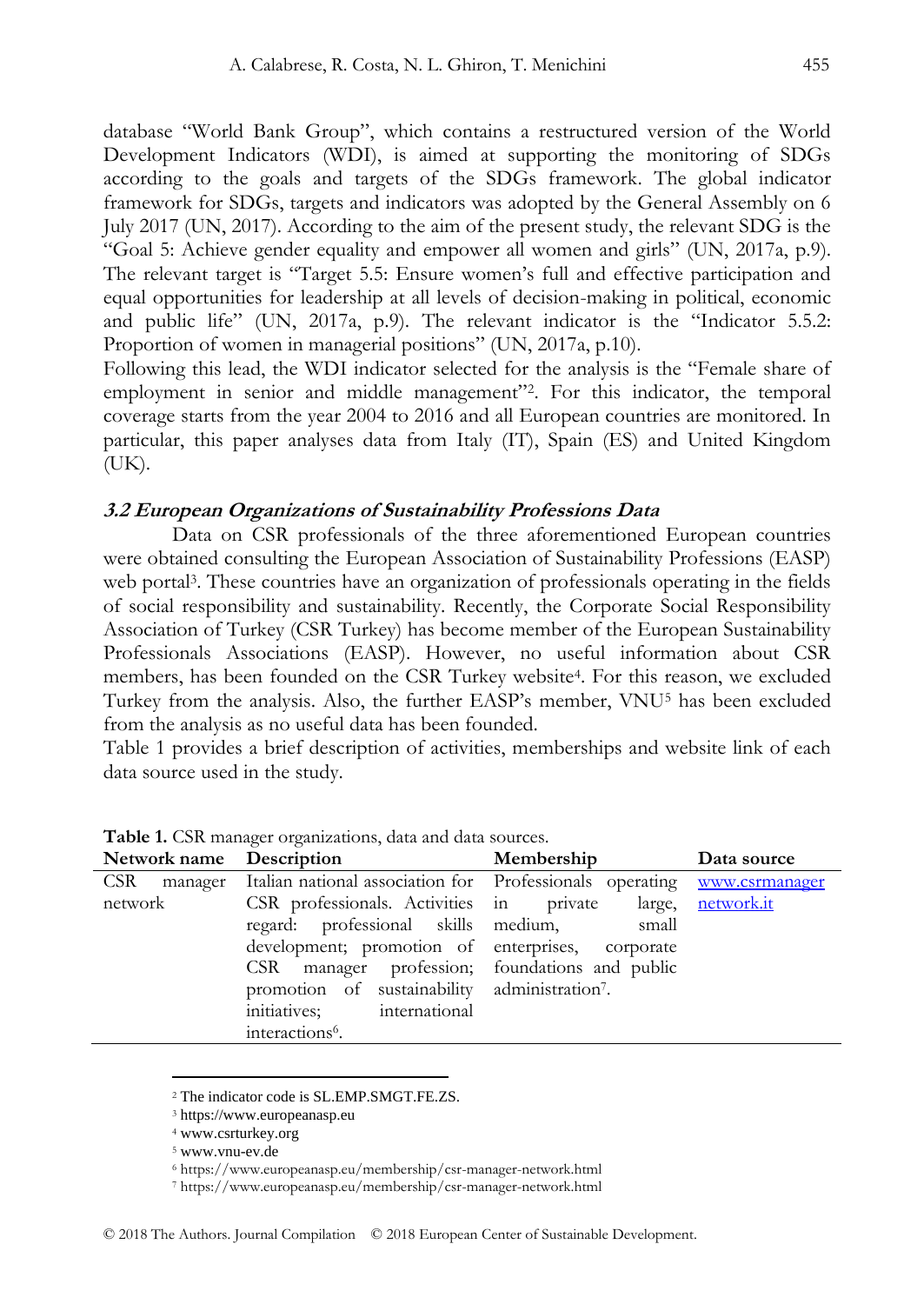| The<br>Spanish  | Founded in April 2013. Main Only individuals: CSR www.dirse.es |                                    |               |
|-----------------|----------------------------------------------------------------|------------------------------------|---------------|
| Association of  | activities regard: mentoring;                                  | managers and high                  |               |
| CSR.            | training;                                                      | workshops; directors of large and  |               |
| Professionals   | promotion of the creation of medium size enterprise;           |                                    |               |
| (DIRSE)         | Latin-American associations consultants, academics,            |                                    |               |
|                 | of CSR professionals <sup>8</sup> . NGOs <sup>9</sup> .        |                                    |               |
| <b>ICRS</b>     | UK's professional body for Individuals                         | and                                | www.icrs.info |
| Institute<br>of | sustainability professionals.                                  | Organisations                      |               |
| Corporate       | Main activities regard learning                                | SME <sub>s</sub> .<br>(corporates, |               |
| Responsibility  | opportunities and networking                                   | charities.<br>academic             |               |
| and             | for corporate responsibility institutions and not-for-         |                                    |               |
| Sustainability  | sustainability profits) $11$ .<br>and                          |                                    |               |
|                 | professionals <sup>10</sup> .                                  |                                    |               |

The female percentage of CSR managers in Italy and UK was calculated by looking for the names of female managers who are members of the CSR manager network and ICRS, as published on the websites (Table 1), and comparing their number with the total numbers of CSR managers belonging to the same country. The female percentage of CSR managers in Spain was directly derived from the DIRSE"s website. In this case, no names of members are published.

# **3.3 The Global 100: Most Sustainable Corporations in the World**

In order to analyse if CSR gender equality is an indicator of a sustainabilityoriented approach to management, data from the rank "The Global 100: Most Sustainable Corporations in the World"<sup>12</sup> were analysed. The ranking is yearly published by Corporate Knights Inc. and it is based on a set of key performance indicators (KPIs) regarding leadership diversity, sustainability pay link, pension fund status, percentage of tax paid, and clean revenue. Data used for the ranking are derived from open data published by companies in their financial and sustainability reports.

#### **4. Results**

 $\overline{a}$ 

Figure 1 shows the "Female share of employment in senior and middle management" for Italy, Spain and United Kingdom. UK present the highest share of female presence for all the monitored years (from 2004 to 2016). The three trends present some differences. The Spanish share is growing, from the beginning to 2016. Instead, Italy and United Kingdom present a fluctuating trend of the women presence in senior and middle management. UK"s results show a significant reduction among the years 2010 and 2011 while Italy presents a decreasing trend during the period 2007-2010 that could be related to the global financial crisis.

<sup>8</sup> https://www.europeanasp.eu/membership/dirse.html

<sup>9</sup> https://www.europeanasp.eu/membership/dirse.html

<sup>10</sup> https://www.europeanasp.eu/membership/icrs.html

<sup>11</sup> https://www.europeanasp.eu/membership/icrs.html

<sup>12</sup> <http://www.corporateknights.com/reports/global-100/>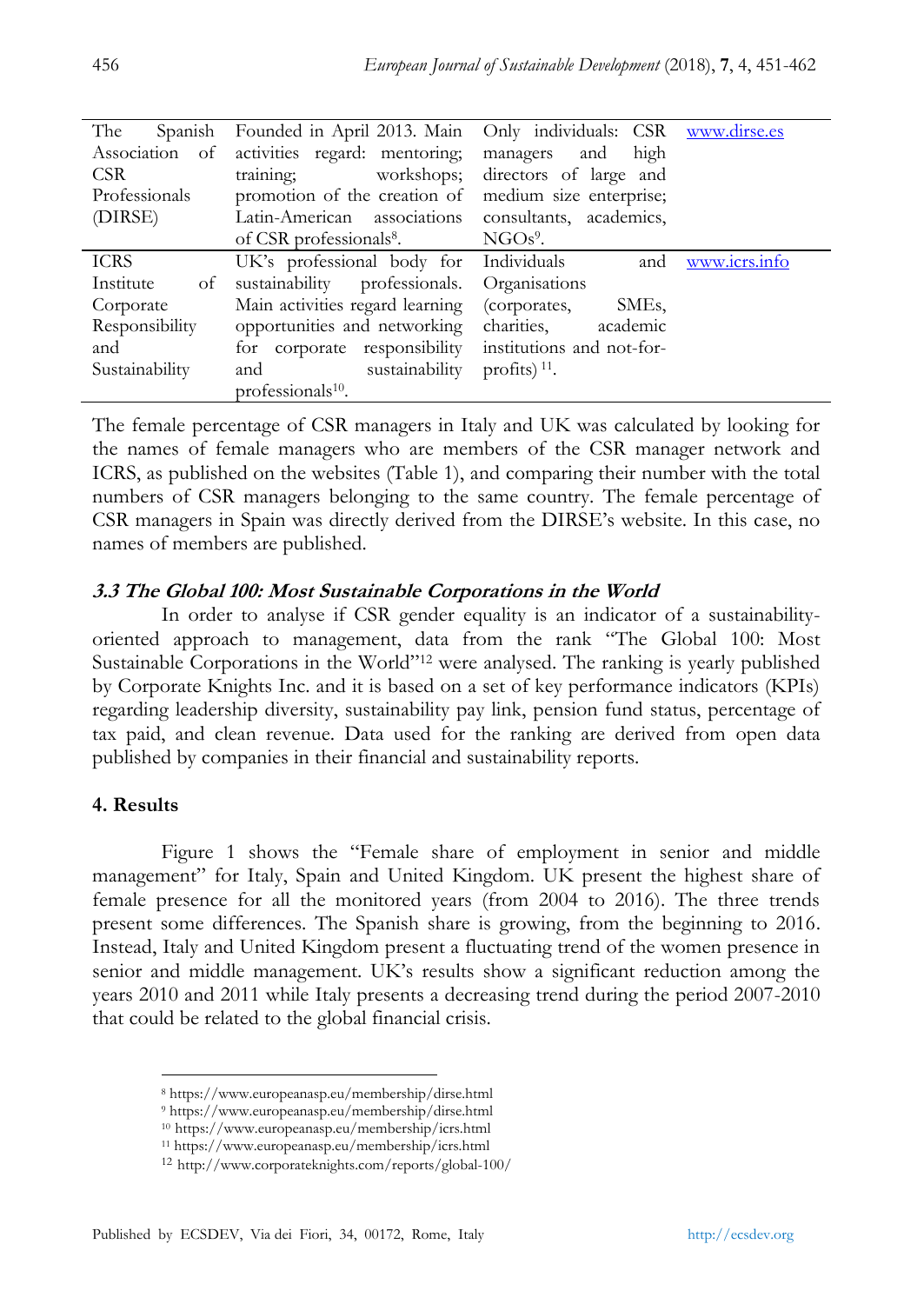

*Figure 1. Female share of employment in senior and middle management (%).* 

It is interesting to note how the mean value of "Female share of employment in senior and middle management" is growing starting from 2011 (Figure 2). Nevertheless, the percentage of women in managerial position is significantly lower than the male percentage. In the 2016 the female share is only of 32,06%. The result is coherent with the recent data published by United Nations showing that "in the majority of the 67 countries with data from 2009 to 2015, fewer than a third of senior- and middlemanagement positions were held by women" (UN, 2017b, p.8).



*Figure* **2.** *Female and male share of employment in senior and middle management (%).* 

The "Female share of employment in senior and middle management" of Italy, Spain and United Kingdom for the years 2014, 2015, 2016 are compared to the female shares of CSR managers for the year 2018 (Figure 3). The results show that for Italy and Spain the presence of women in the social responsibility and sustainability fields of management is higher than those in the general field of management. The result is opposite for the United Kingdom. Italy presents the highest share of female CSR managers (61,70%) followed by Spain (54,11%) and finally the United Kingdom (52,94%). Nevertheless, Italy presents the lowest percentage of "Female share of employment in senior and middle management" for all the three years under analysis (21,90% in the 2014, 21,75% in the 2015 and 22,04% in the 2016). Instead the United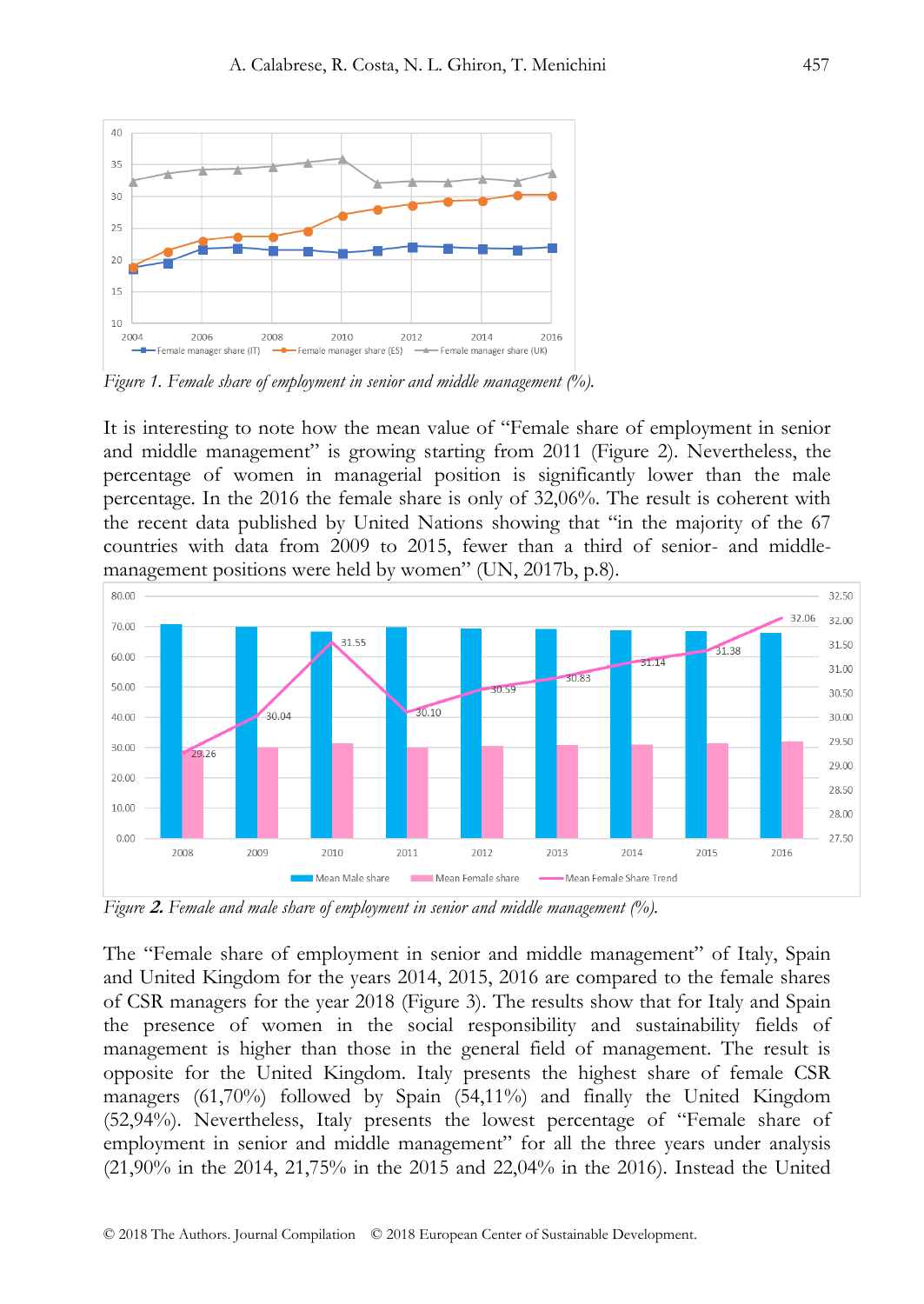Kingdom presents the highest percentages (32,78% in the 2014, 32,42% in the 2015 and 33, 81% in the 2016). The Spanish percentages are 29,42% in the 2014, 30,35% in the 2015 and 30,31% in the 2016.



*Figure 3. Female share of CSR managers 2018 compared to the female share of middle and senior managers of Italy (IT), Spain (ES) and United Kingdom (UK) for the years 2014, 2015 and 2016.*

Furthermore, Figure 4 shows the number of the most sustainable corporations in Italy (IT), Spain (ES) and United Kingdom (UK), based on the analysis of the "The Global 100: Most Sustainable Corporations in the World" ranking provided by Corporate Knights Inc. For all the years under analysis (from 2014 to 2018) the United Kingdom has the highest number of sustainable companies while Italy has the lowest.



*Figure 4. Number of the most sustainable corporations in Italy (IT), Spain (ES) and United Kingdom (UK).*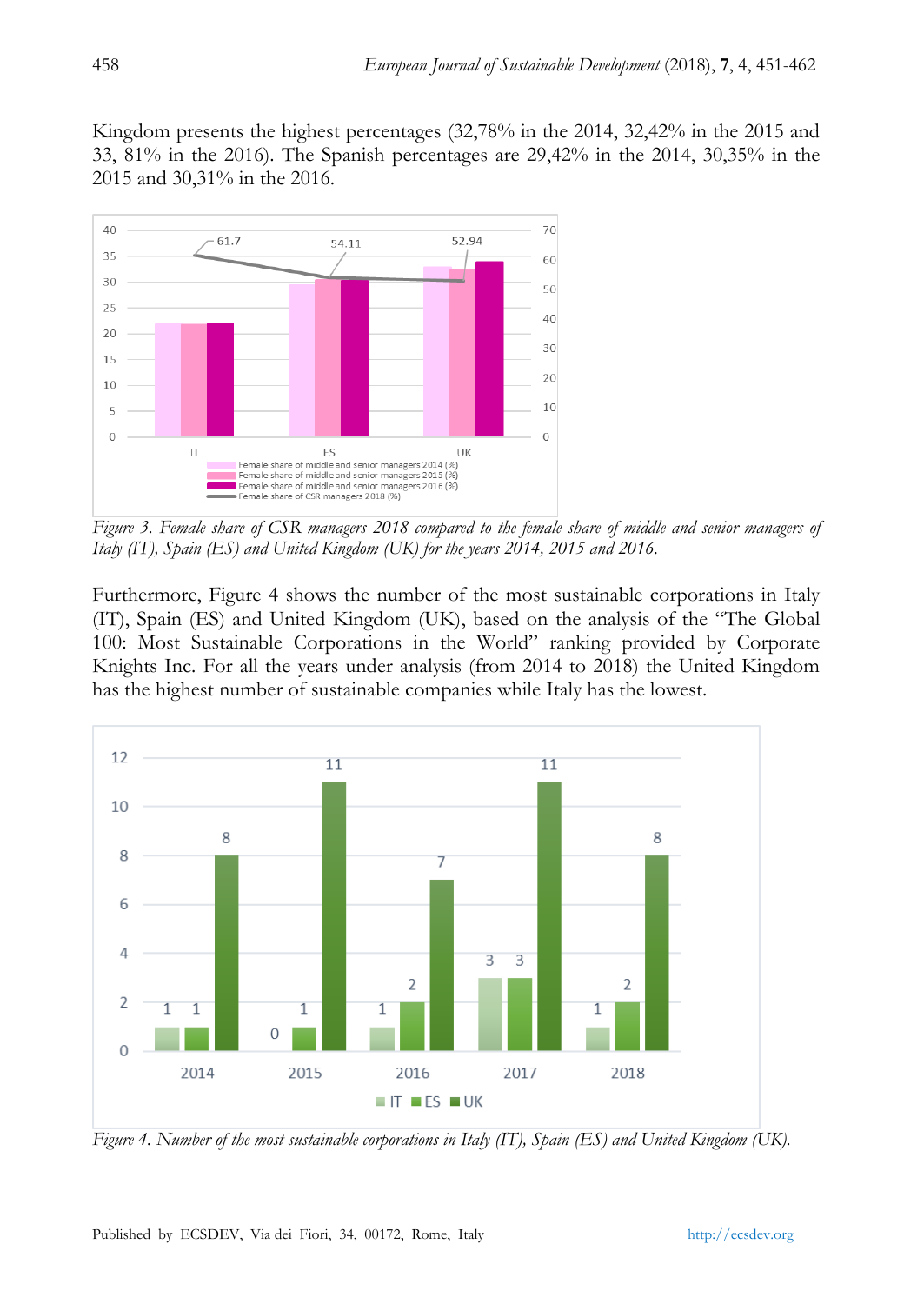Table 2 shows the ranking of the three countries under study based on the X value and Y value. X values correspond to the female shares of CSR manager which are derived from the networks of sustainability professionals (Section 3.2). Y values correspond to the number of sustainable enterprises derived from the "The Global 100: Most Sustainable Corporations in the World" (Section 3.3). The ranking based on the X values shows that Italy is the best performer, followed by Spain then by the United Kingdom. However, Italy is the country with the lowest number of sustainable companies, for all the years under analysis. The trend is confirmed also for more recent years (2017 and 2018).

**Table 2.** Comparison among rankings of Italy, Spain and United Kingdom. X values are the female shares of CSR manager (%); Y values correspond to the number of the "Global 100" most sustainable enterprises.

| 2018 | - 2018 | X value X rank Y value Y rank Y value Y rank Y value Y rank Y value Y rank Y value Y rank<br>2018 2018 2017 2017 2016 2016 2015 2015 2014 2014 |  |  |  |  |
|------|--------|------------------------------------------------------------------------------------------------------------------------------------------------|--|--|--|--|
|      |        | IT $0.6170$ 1 1 3 3 2 1 3 0 3 1 2                                                                                                              |  |  |  |  |
|      |        | ES 0.5411 2 2 2 3 2 3 2 1 2 1 2                                                                                                                |  |  |  |  |
|      |        | UK 0.5294 3 8 1 11 1 4 1 11 1 8 1                                                                                                              |  |  |  |  |

#### **5. Discussion**

Some interesting results emerged from the study. First, considering data from Italy, Spain and United Kingdom, the mean share of female share of employment in senior and middle management is coherent with data provided by United Nations (UN, 2017). This confirms the validity of the WDI indicator used in the study for monitoring gender equality. The mean female share of managers is growing even though only about a third of senior and middle management positions was held by women in the period under analysis (from 2011 to 2016). Secondly, the analysis of female presence in the field of CSR management revealed that CSR is a gender-virtuous field of management (RQ1). In all the three countries under study the share of female CSR managers is higher than 50%. In line with prior literature, the present study confirms that women mainly held positions in "soft" managerial areas such as human resources, advertising and corporate social responsibility (e.g. Zelechowski and Bilimoria 2006).

Nevertheless, the comparison between the presence of female CSR manager and the presence of sustainable companies in the three countries revealed that gender equality among CSR managers is not a completely appropriate indicator of a sustainabilityoriented approach to management (RQ2). In fact, Italy presents the highest percentage of women among CSR managers but the lowest number of sustainable companies for all the years examined (from 2014 to 2018). While the United Kingdom presents the highest presence of sustainable companies and contemporarily the lowest share of female CSR managers. The obtained results are aligned with current literature stating that the evidence for a direct relation between women in managerial positions, financial performance, market value and environmental performance is weak (Alazzani et al., 2017; Galbreath, 2018, Nekhili et al., 2017; Wei et al., 2017).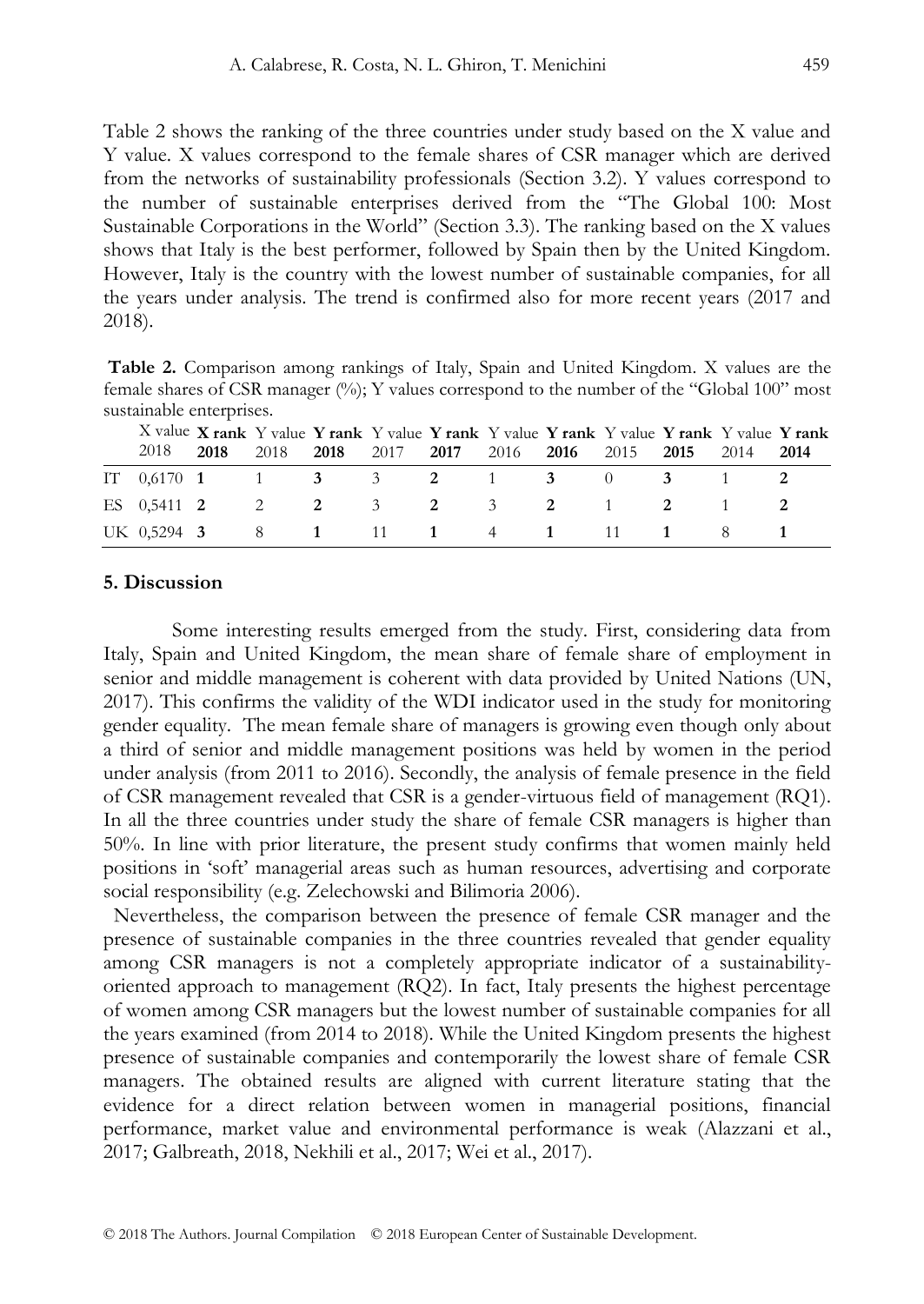However, some studies regarding gender and CSR suggest that the female presence among directors exerts some influence on non-financial performance, in particular, on social performance and voluntarily reporting practice (Alazzani et al., 2017; Ben-Amar et al. (2017); Setó‐ Pamies, 2013). Given that women managers are mainly employed in the soft managerial areas, they can be more aware of soft managerial issues such as stakeholder interests and concerns (Daily and Dalton 2003). Therefore, women managers are more concerned about social issues influencing social responsiveness orientation of companies (Ibrahim and Angelidis, 1991). A female charismatic leadership "is able to promote cultural reorientation, valorize humanity, relationships and community, through the capability of "listening" and interpret needs and expectations, creating networks and leveraging collaborations among different actors" (Baldarelli and Del Baldo, 2016, p.148). In lights of these findings, policy makers are asked to promote the presence of women in business as source of potential benefits to society that go beyond improved company profitability; at the same time, researchers are asked to provide policy makers with meaningful investigations to inform gender equality decisions (Ferreira, 2015).

## **Conclusions**

Gender diversity has attracted increasing interest from scholars and policy makers over the last decade. Nevertheless, there are still few studies that have examined the impact of gender diversity in managerial positions on CSR performance. This paper provides some evidence of the impact of gender equality in the field of social responsibility and sustainability management. First, the study analyses gender equality in the European context focusing on Italy, Spain and The United Kingdom. It is interesting to note how, the mean value of "Female share of employment in senior and middle management" is growing starting from 2011 even if only about a third of senior- and middle-management positions are held by women. These results confirm that gender equality in management is far from being achieved. A surprising result is obtained by the analysis of female presence in the field of CSR management that revealed CSR as a gender-virtuous field of management (RQ1). For all the analysed countries the female presence among CSR managers is more than half of the overall. Nevertheless, the comparison between the presence CSR female manager and the Global 100 ratings of sustainability revealed that the highest percentage of women is associated with the lowest presence of sustainable companies. Therefore, the gender equality among CSR managers, is not a completely appropriate indicator of a sustainability-oriented approach to management (RQ2).

The limitations of the study are primarily due to the small number of existing CSR manager organizations and networks which were used to derive data about gender diversity in the field of social responsibility and sustainability management.

The authors hope that the results shown in the paper stimulate further studies in the field of gender equality among CSR managers, and recommend future research to investigate how female leadership impacts on the company culture and contributes to the achievement of the sustainable development goals.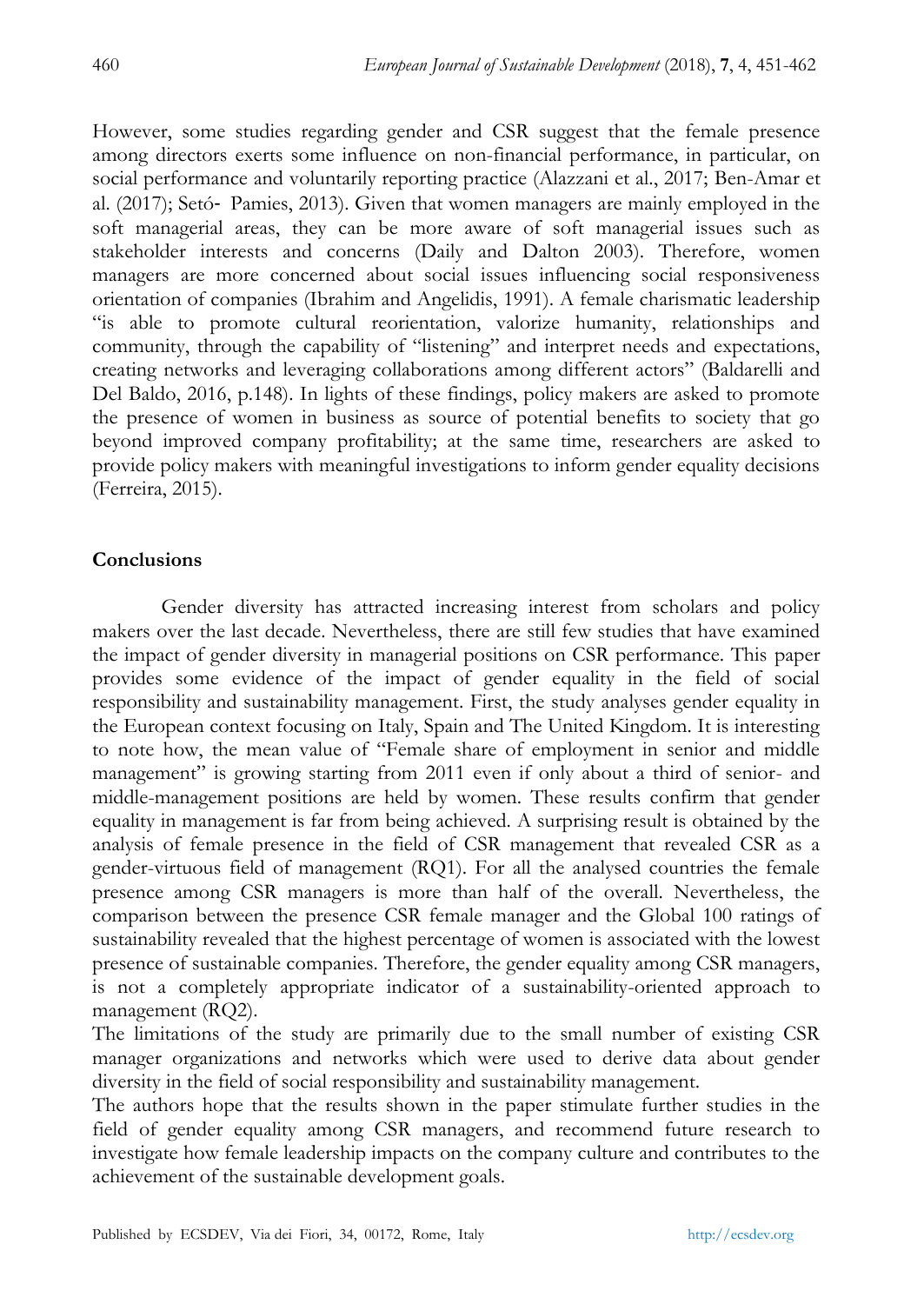#### **References**

- Alazzani, A., Hassanein, A., & Aljanadi, Y. (2017). Impact of gender diversity on social and environmental performance: evidence from Malaysia. *Corporate Governance: The International Journal of Business in Society, 17(2)*, 266-283.
- Baldarelli, M. G., & Del Baldo, M. (2016). Ethics, gift and social innovation through CSR and female leadership in business administration in Italy. *uwf UmweltWirtschaftsForum, 24(2-3),* 141-150.
- Bear, S., Rahman, N. & Post, C. (2010). The impact of board diversity and gender composition on corporate social responsibility and firm reputation. *Journal of Business Ethics, 97(2)*, 207-21.
- Ben-Amar, W., Chang, M., & McIlkenny, P. (2017). Board gender diversity and corporate response to sustainability initiatives: evidence from the Carbon Disclosure Project. Journal of Business Ethics, 142(2), 369-383.
- Bilimoria, D. & Wheeler, J. V. (2000). Women corporate directors: Current research and future directions. In M. Davidson & R. Burke (Eds.) Women in Management: Current Research Issues: 138-63. Dordrecht: Springer Science.
- Boulouta, I. (2013). Hidden connections: The link between board gender diversity and corporate social performance. Journal of Business Ethics, 113(2), 185–197.
- Burke, R. J. (2000). Women on corporate boards of directors: understanding the context. In R. J. Burke & M. C. Mattis (Eds.) Women on Corporate Boards of Directors: International Challenges And Opportunities: 179–96. Dordrecht: Kluwer Academic Publishers.
- Conyon, M. J., & He, L. (2017). Firm performance and boardroom gender diversity: A quantile regression approach. Journal of Business Research, 79, 198-211.
- Daily, C. M., & Dalton, D. R. (2003). Women in the boardroom: A business imperative. *Journal of Business strategy*, *24*(5). Galbreath, J. (2018). Is board gender diversity linked to financial performance? The mediating mechanism of CSR. *Business & Society*, 57(5), 863-889.
- Ferreira, D. (2015). Board diversity: Should we trust research to inform policy?. Corporate Governance: An International Review, 23(2), 108-111.
- Fondas, N. (2000). Women on boards of directors: Gender bias or power threat. In R. J. Burke & M. C. Mattis (Eds.) Women on Corporate Boards of Directors: International Challenges And Opportunities: 171-77. Dordrecht: Springer-Science.
- Galbreath, J. (2018). Is board gender diversity linked to financial performance? The mediating mechanism of CSR. Business & Society, 57(5), 863-889.
- Giannarakis, G. (2014). Corporate governance and financial characteristic effects on the extent of corporate social responsibility disclosure. Social Responsibility Journal, 10(4), 569-590.
- Gul, F. A., Srinidhi, B., & Ng, A. C. (2011). Does board gender diversity improve the informativeness of stock prices?. Journal of Accounting and Economics, 51(3), 314-338.
- Hillman, A. J. (2015). Board Diversity: Beginning to Unpeel the Onion. Corporate Governance: An International Review, 23(2), 104-07.
- Hyun, E., Yang, D., Jung, H., & Hong, K. (2016). Women on boards and corporate social responsibility. Sustainability, 8(4), 300.
- Ibrahim, N., & Angelidis, J. P. (1991). Effects of board members" gender on level of involvement in strategic management and corporate social responsiveness orientation. *Proceedings of the Northeast Decision Sciences Institute*, *208*, 210.
- Jütting, J. P., Morrisson, C., Dayton‐Johnson, J., & Drechsler\*, D. (2008). Measuring gender (In) Equality: The OECD gender, institutions and development data base. Journal of Human Development, 9(1), 65-86.
- Liao, L., Lin, T. P., & Zhang, Y. (2018). Corporate board and corporate social responsibility assurance: Evidence from China. Journal of Business Ethics, 150(1), 211–225.
- Low, D. C., Roberts, H., & Whiting, R. H. (2015). Board gender diversity and firm performance: Empirical evidence from Hong Kong, South Korea, Malaysia and Singapore. Pacific-Basin Finance Journal, 35, 381-401.
- Mun, E., & Jung, J. (2017). Change above the Glass Ceiling: Corporate Social Responsibility and Gender Diversity in Japanese Firms. Administrative Science Quarterly, 63(2), 409-440.